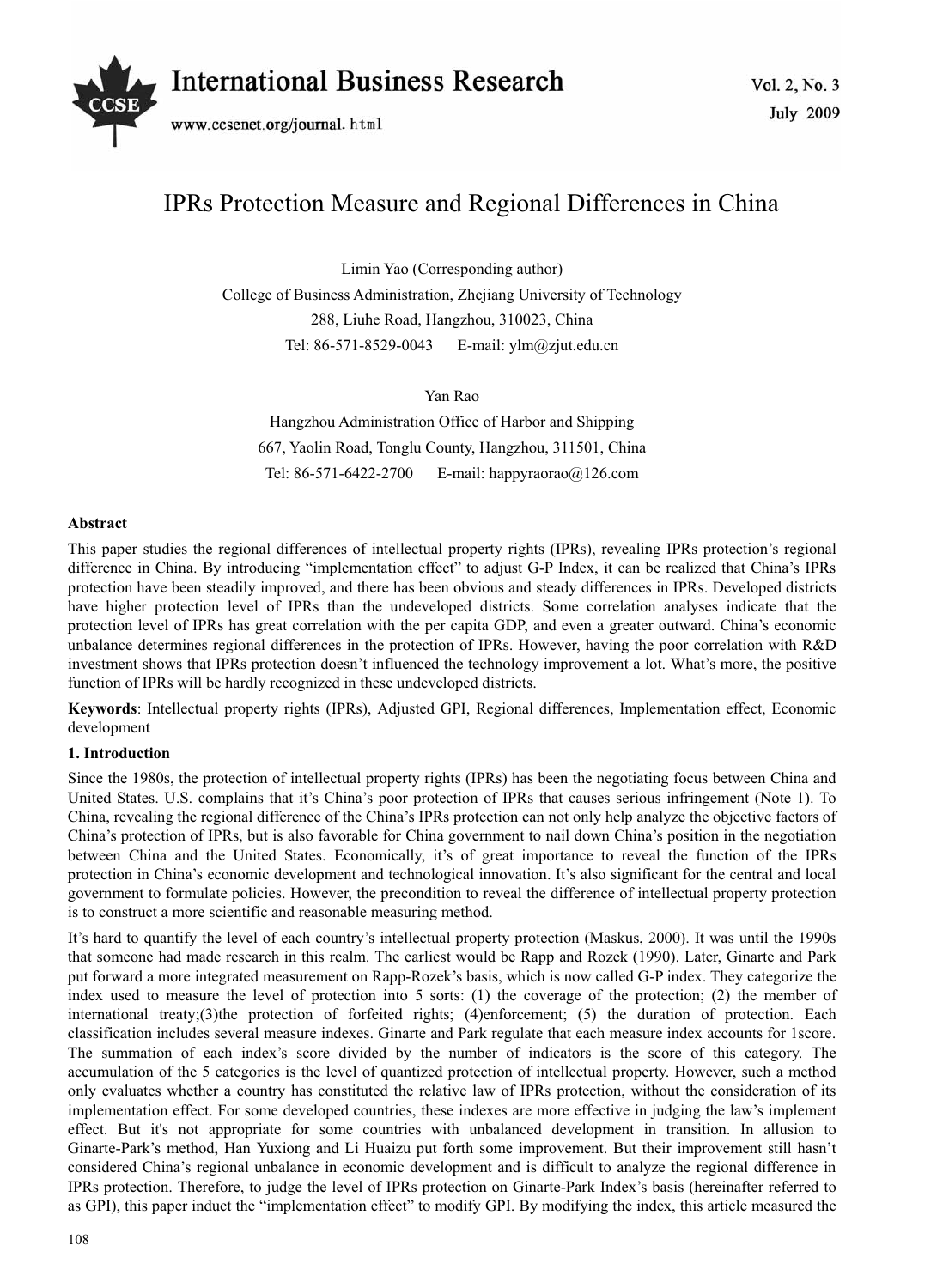IPRs protection of each province in 5 years, and discloses the obvious regional difference in China's IPRs protection.

The following text makes use of GPI to measure the IPRs protection. Then, inducting "implementation effect" can measure each province's protection level, analyzing the regional difference and relative factors in each area. And finally we can get the conclusion.

# **2. The measure of China's IPRs protection level: Ginart-Park**

Since the 1980s, China's intellectual property law has experienced several momentous modifications. In 1985, China's patent law took effect and acceded to Paris Convention. Since the mid 1980s, the United States has promoted the link between IPRs protection and the international trade in the negotiation with Uruguay. The United States has exerted great pressure on many countries and regions about IPRs protection, such as Taiwan and Korea (Note 2). Meanwhile, China government has reinforced its legislation on IPRs. In 1992, China amended its Patent Law, bringing food, beverage, condiment, medicine and synthetics into the extent of the patent protection, (Before the Patent Law amended, and it only protected the method of producing synthetics rather than synthetics.) And also patent's duration has been extended from 15 years to 20 years. What's more, the procedure changed into dissent after authorized, which greatly cut down the time of applications for an authorized patent and strictly restricted the compulsory import of technique. A series of laws and statutes have been issued during this stage, as the Regulations on Computer Software, the Regulation on Executive Protection for the Agricultural Chemical Products, Implementation of the Regulations on the Administrative protection of Pharmaceuticals. The GPI Index has risen from 1.512 in 1991 to 2.857 in 1992. Before the accession to the WTO, China has perfected its laws to meet the standard of WTO, modifying its Patent Law for the second time. It also adds the prohibition of promising the power of sale augments the ban and the preservation of property before litigation and abolishes the Patent Reexamination Board's final decision for utility model or design. Besides, the Patent Cooperation Treaty and the Convention the protection of plant varieties have also been added, which made the GPI Index reach to 4.19. Therefore, from the perspective of law to follow, China has a perfect legal system on intellectual property protection at present.

Table 1 concludes the changes in the Intellectual Property Protection Index (IPP Index) according to GPI. From 1984 to 2001, each sub index and IPP Index have a step change (Years are discontinuous). Table 2 presents some countries' level of Intellectual Property Protection in Asia, Europe and the United States. According to China's IPP Index change, its Intellectual Property Protection had exceeded some developed countries. Until 2001, China has surpassed most developed and developing countries protection level in 1990(only 4.52 lower than the United States). This result is inconsistent with our intuition, which provides us foundation to revise index.

## **3. China's improved measure of Intellectual Property Protection: using implementation effect to modify GPI**

According to Ginarte-Park's method, Han Yuxiong and Li Huaizu put forth some improvement. They believe that now China is in the transition period of development while the static rules like laws and statutes are progressing rapidly. Whereas, it needs a long time to put the static rules into effect in deed. Since the localization of Intellectual Property Law need an adaptive phase, there is an imprecise synchronism between legislation and justice. Further more, people can't change their ideas on Intellectual Property Protection overnight. In addition, empirical work shows there exists a great gap between the GPI in China and our intuition. so they construct the index of enforcement effect to modify GPI. Enforcement effect consisted of average of four sub-index Grande-2 indexes. The four Grande-2 indexes include as the proportion of lawyers to scale the degree of the social legalization, as the legislative time to measure the complete degree of the social legal system, as per-capita GDP to scale the level of economic development, as the member of WTO to measure the mechanisms of international society's checks and supervision. The essay insists that it's reasonable to use these four indexes to constitute enforcement regulation. But it seems inappropriate to distinguish each province's enforcement effect caused by different economic development. So we can bring forward the enforcement effect to modify the GPI on the basis of Han Yuxiong's improved thinking of GPI.

The specific measure of enforcement effect is reviewed from the next four aspects :(1) social legalization; (2) the government's attitude of enforcement; (3) facilities of relative services agency; (4) the consciousness of social intellectual property protection. The enforcement effect of the intellectual property protection system is indirectly reflected by the following indexes. Obviously, the index of enforcement effect differs greatly from the enforcement efforts. But our enforcement effect index can differentiate the level of intellectual property protection from each province.

The enforcement effect can affect the variable of intellectual property protection's actual effect. This is between 0 and 1. 0 indicates that the clauses of intellectual property protection haven't been put into effect. 1 indicates that the clauses have been put into effect perfectly. To assume  $F(t)$  represents a country's enforcement effect at the time of t.,  $P^{G}(t)$ represents the level of intellectual property protection calculated by Ginarte-Park, so the modified level of intellectual property protection  $P^4(t)$  can be expressed as follows:

$$
P^4(t)=F(t)\times P^G(t)\dots(1)
$$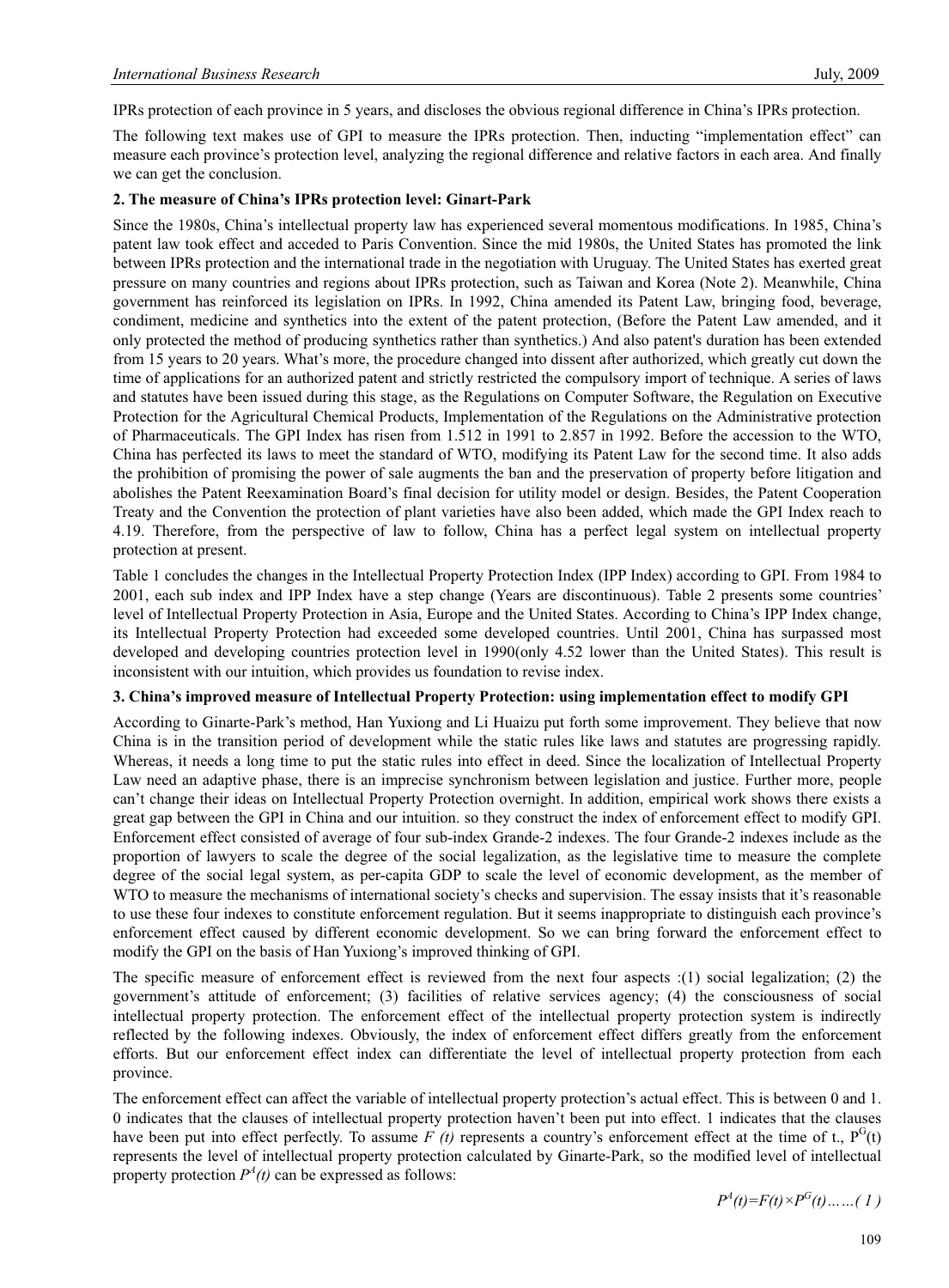In form (1),  $P^{G}(t)$  indicates the protection level the law stated,  $F(t)$  represents the proportion of the protection level that has been actually carried out. (Note 3)

# *3.1 The degree of social legalization and it's measurement*

The degree of social legalization is an important factor that affects the intellectual property law's actual effect. Here, the measurement is the same as Han Yuxiong's (2005). The proportion of layers is the index to measure the social legalization. When the lawyers' proportion is or over 5/10000, the proportion of layers is 1. When the lawyers' proportion is or less than 5/10000, the proportion of layers is equal to the actual proportion divided by 5/10000. (Note 4).

# *3.2 The attitude and measurement of the government's enforcement*

The government's attitude towards enforcement is the key factor that influences the actual fulfillment of a country's legislation on IPRs. Because IPRs are not like other rights, IPRs themselves possess a strong public character. Therefore, it's hard to protect the rights by the rights themselves.

The system of IPRs protection accrues a government's charter, needing the government's affirmance of the rights. So does the modern society. The patent must be applied for, the trademark must be registered, and the copyright must be checked in. After the rights are granted, the dispute of rights' validity and sanction of infringement all can settled through the government's administrative measures. So the government's enforcement attitude is of paramount importance to a country's IPRs protection.

# *3.3 The facilities and measurement of relative service institution.*

Through the investigation of United States' 100 international corporations, Mansfield (1994) found that these corporations were not only concerning whether the law for protection of a country's IPRs was strengthened, and whether the government enforced the laws strictly, they also emphasized the country should own enough social service agencies, such as the lawyers of intellectual property, patent agencies and so on. In terms of TRIPS, these proceedings cannot apply to national treatment (Note 5). That is to say, these proceedings should be transacted by the host country. Generally speaking, the host country stipulates that the foreign intellectual property items should accomplish through the agency. There are some relevant provisions in China's trademark law and patent law. So, whether a country owns advanced social service agencies applied with IPRs protection can greatly influence this country's level of intellectual property protection.

Many proceedings relevant with intellectual property are undertaken by law office. Forasmuch, this text chooses the index presents the proportion of the law offices that can handle the procedures of intellectual property to measure the social service agencies. The number of the law offices that can handle the procedures of intellectual property divided by the total offices is the result. If all the law offices can handle the procedures, the index is 1.

# *3.4 Awareness and measurement of intellectual property protection*

Since intellectual property has the character of public, it's easy to infringe the intellectual property. If a country doesn't have a healthy social environment of respecting work, knowledge, competent people and creation, people have poor understanding of intellectual property, and the laws don't punish people well, the IPRs are defective even the country have a complete legal system, strict enforcement methods, abundant related social service agencies. Therefore, promoting public awareness of IPRs has long been the focus of relevant governments' efforts. The promotion of public awareness of IPRs includes: knowing what the IPRs is; realizing that pirating others' products of intellectual property is illegal as hooking others' property. In the strategy of IPRs, China proposes that we will bring about a general improvement in IPRs and initially form a cultural atmosphere of the whole society especially the market entities in 5 years. (Note 6) In the draft of strategy of IPRs, Jiang Su province had taken the aim of making 50% of inhabitants know what the IPRs is in 2004. (Note 7)

We use per capita patent applications as the index to protect IPRs. Because only when people's protection awareness of IPRs is heightened, they will believe that the justice system can protect their innovations. In the past, there are many scholars using this index to measure the technological level, which was not scientific. Application is the party's own judgment, while authorization really matches the conditions of IPRs. So we think patent applications rather than patent authorizations are more reasonable to measure people's awareness of IPRs. Considering China's actual conditions, we suppose that when ten thousand of people in one area own ten patent applications or more, the index value of per capita patent applications is 1; when ten thousand people own less than 10 patent applications, the index value equals to the actual amount of patent applications divided by 10.

On Ginarte-Park's method, this paper presumed the four indexes have the same contribution to implement effect. In this way, the score of implement effect is the average of the four indexes' sum scores divided by 4. According to the measurement of the four indexes, we calculate the implement effect of the national IPRs during 1984 to 2005 in view of the data's acquirability. Besides we also figure up the implement effect of administrative regions of China at the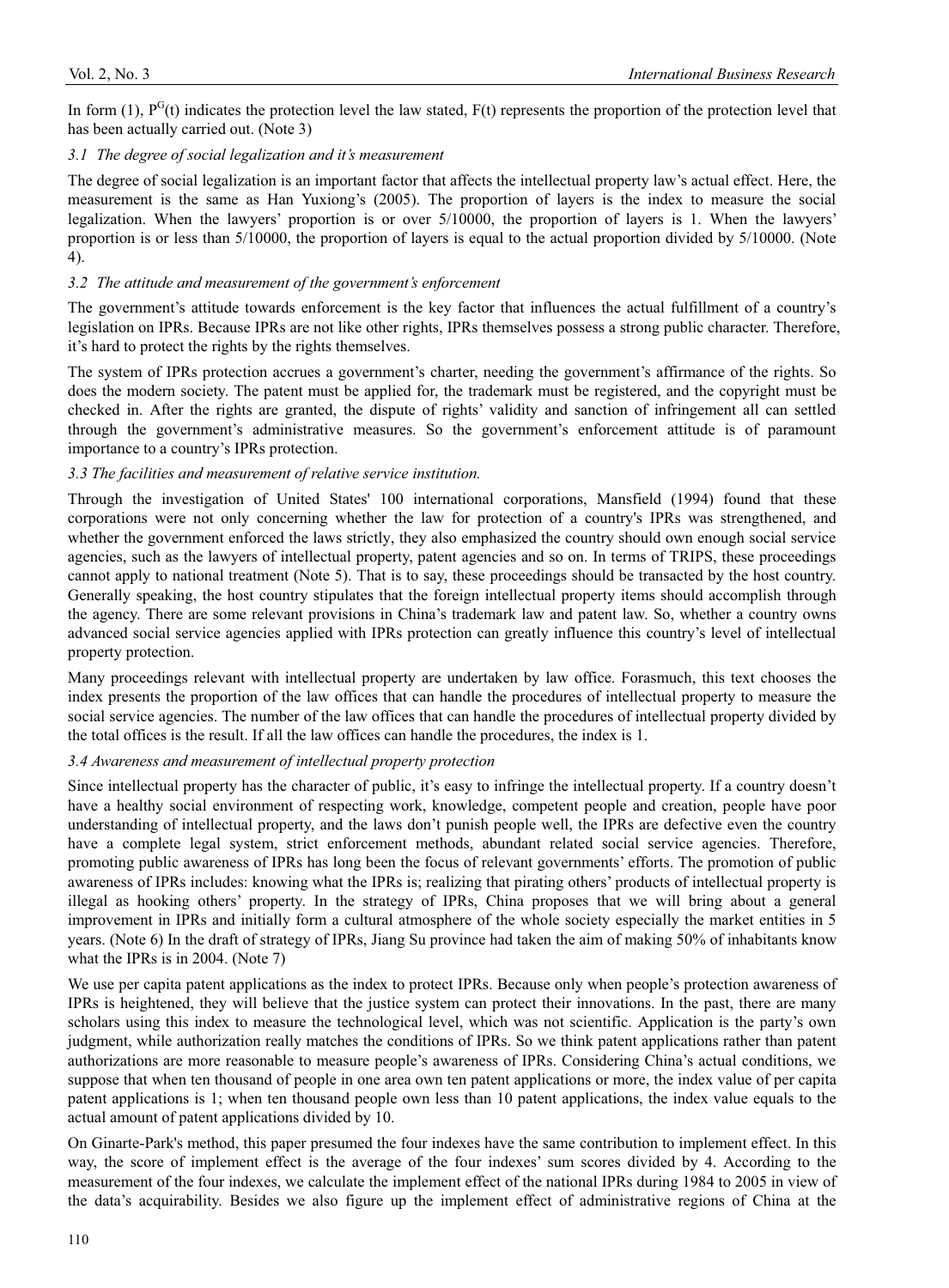provincial level during the period of 2001 to 2005. Thereunto, three indexes include proportion of lawyers, proportion of law offices, and per capita patent applications of the country's implement effect are calculated from the data of Statistics Yearbook of China. The data of proportion of lawyers and proportion of law offices, at the provincial level during the period of 2001 to 2005, are got from Judicial Statistics Yearbook of China, while the index of per capita patent applications is calculated from IPRs Yearbook of China. Rate of patent infringement disputes is from the official figures released by State Intellectual Property Office of China. Chart 1 displays changes of the GPI, implement effect, and Adjusted GPI index of China's level of IPRs protection throughout years. (Note 8)

The statistical data shows that there is but a minor fluctuation in the implement effect of IPRs. Meanwhile, the implement effect has gradually improved year after year, with a steady range of increase. After and before 1992 and 2001, there were two rapid rise periods, which was consistent with the fact that China had largely amended the laws of IPRs protection in 1992 and 2001. Compared with the IPRs protection in developed countries in form 2, since 2001, static index of China's intellectual property protection has exceeded most developed countries level in 1990. That is to say, China has quite complete law clauses of IPRs protection. However, the enforcement is comparatively poor. The enforcement was only 0.5215 in 2005 while the level of adjusted GPI was 2.1854, which was far behind the protection level in developed countries. China got behind in Asian ranked list. This reality accounts for why the United States government still brings a lawsuit to WTO against China for its poor protection of IPRs in 2007 (Note 9) So, strengthening the enforcement is China government's pivotal step to improve the IPRs protection at the present stage.

So which part on earth causes the poor enforcement effect? We can analyze the four variables that constitute enforcement effect. Hereinto, the average of proportion of lawyers to weigh the degree of social legalization is 0.132, with an annual average growth rate of 12.29%. The average of rate of patent infringement disputes to weigh the government's enforcement attitude is 0.835, with an annual average growth rate of 0.51%. The average of the proportion of law offices to weigh the relevant service institutions' equipment is 0.159, with an annual average growth rate of 6.92%; the average value of average per capita patent applications to measure the public awareness of social IPRs protection, with an annual average growth rate of 16.77%. We can find that in these four indexes only the rate of patent infringement disputes is much higher. The proportion of lawyers and the proportion of law offices are both very low, with a lower annual average growth rate. Although the average per capita patent applications has increased rapidly, the level of average value is still low. Therefore, the main reasons that cause poor enforcement effect are the lack of professional personnel and organizations and underdeveloped awareness of IPRs protection.

## **4. Regional Difference in China's IPRs protection level**

Though a country has same static laws, the awareness of IPR protection is different for different provinces' economic development. Therefore, each province has distinct enforcement effect. In consideration of this, the author calculates each province's enforcement effect index of IPRs protection except Hong Kong, Macao and Taiwan. From the measurement, we can know that there is a great difference of protection level of IPRs in each area. To sort the average protection value of each province during 2001-2005 period, we can find that Beijing has the highest IPR index of 3.93 while Tibet Autonomous Region has lowest of 1.1503, with a discrepancy of more than 3 times. The 8 provinces that have much higher level are: Beijing of 3.9305, Shanghai of 3.4077, Tientsin of 2.3966, Guangdong of 1.9419, Zhejiang of 1.9111, Chongqing of 1.8559, Jiangsu of 1.7536, and Heilongjiang of 1.7431. Three municipalities have the highest protection level. And most of these provinces are in the east coastal regions.

Table 3 indicates the average value, standard deviation, and coefficient of variation of level of IPRs in China's 31 provinces during 2001-2005 periods. Average value used to indicate the central place that sample data relatively centralized in statistics. But its representativeness is influenced by the degree of each observation data's variation. Standard deviation and coefficient of variation are used to measure the degree of each observation data's variation, namely the difference of sample data. When making a comparison of two or more sample data's variation, we can directly utilize standard deviation if the unit of measurement is equal to average. If the unit is different from the average, we should use the ratio between the standard deviation and average to express it. The coefficient of variation can eliminate the different unit and average's influence towards the comparison between two or more variables' variation. The result in form 3 indicates that the average value has gradually increased during 2001-2005 period, which shows that the general level of IPRs has been improved with a stable rise. Then looking at the comparison of standard deviations, the deviations increased rapidly and steadily year after year, which increased from 0.505 in 2001 to 0.587in 2005. Because the average values change at the same time, and the coefficient of variation is in the scope of 0.304 to 0.320. So the regional difference in China's IPRs protection is relatively stable.

The regional difference of China's IPRs protection depends on the imbalance of China's economic development. By giving an overview of many literatures about strengthening IPRs, economic growth, and technology transformation, Falvey and Foster (2006) got the conclusion that equilibrium of IPRs protection is influenced by many factors. From the perspective of developed countries, Chen and Puttitanun (2005) developed a developing country theoretical model with two industries(advantage and disadvantage) and two firms (innovative and imitative) . They testified the relation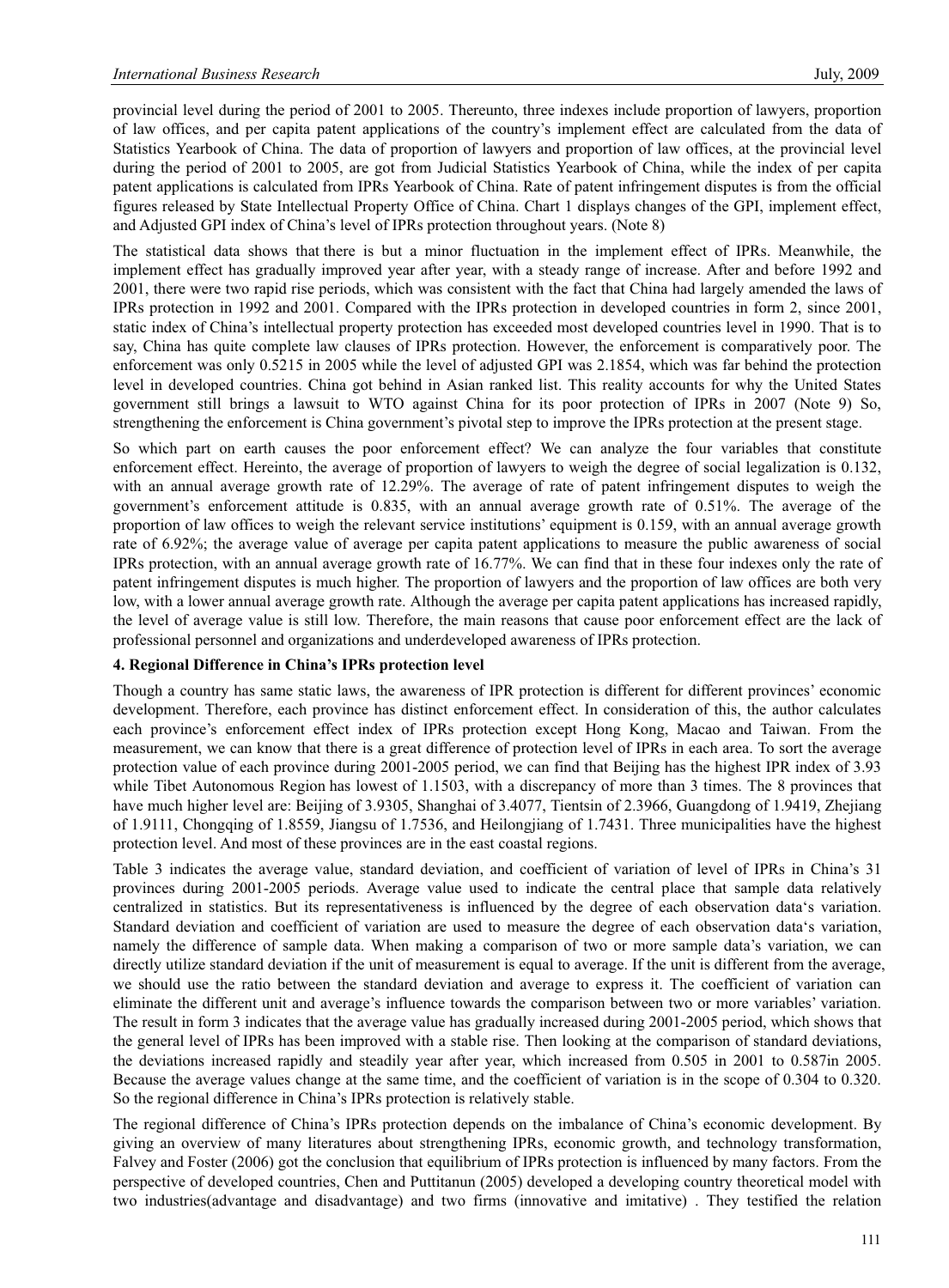between equilibrium level of IPRs protection and per capita GDP, investment of innovation. Some scholars like Zhang Yabin, Wu Jiang, Yi Xian zhong (2007), Han Yuxiong, and Li Huaizu also make an analysis of the factors that influence the IPRs protection. This paper mainly makes a correlation analysis of the measurement of IPRs protection and per capita GDP in each area during 2001-2005 periods, and concludes an excellent correlation. The coefficient of correlation in 2001 was 0.8127, and reached to 0.9873 in 2005, with a tendency of rise. So we can infer that the imbalance in China's economic development is the key factor that affects regional difference of IPRs protection. Besides, economic openness is another important reason. But the relativity with technology R&D investment is relatively lower and fluctuating, which illustrates the imbalance of the regional development in developing countries like China will be one of dominants. As a result, the function of IPRs protection to technical innovation is not clear.

## **5. Conclusion**

International GPI index never takes the factor of implement effect into consideration. Though Han Yuxiong, Li Huaizu (2005) propose some improvements considering the disadvantage of GPI, it's still hard to analyze and disclose the regional difference of China's economic development. By introducing implement effect to improve GPI, this paper aims to measure the improved GPI index of each province's IPRs, disclose the obvious regional difference in China's protection of IPRs. The 8 provinces that have much higher level are: Beijing, Shanghai, Tientsin, Guangdong, Zhejiang, Chongqing, Jiangsu, Heilongjiang, most of which are in the east coastal regions. Through the differentiate analysis, it can be indicated that the protection level of China's IPRs has steadily improved, and reflected that the variance of regional difference has been raised. Nevertheless, the coefficient variation is relatively stable. The relevant analyses indicate that the protection level of IPRs is related with the level of economic development, the openness of the market, and the local technology R&D investment. Per capita GDP is the vital factor that influences the regional difference of IPRs protection. The regional openness is another important factor, has a minor relevance with local technology R&D investment. So China's unbalance of developments in economic areas is the objective factor that causes the regional difference of the IPRs protection. What's more, the central government is unable to use the static laws to change the long-existing regional difference in short time.

By measuring the protection level of IPRs, this paper provides the elements to further analyze China's IPRs issues, which can help to disclose the regional difference and the objectivity of the protection level of IPRs, and can help to strengthen China's initiative in Sino-US' negotiation of IPRs protection.

# **References**

Chen, Y. and T. Puttitanun. (2005). *"Intellectual Property Rights and Innovation in Developing Countries"*, Journal of Development Economics, 78, pp. 474-493.

Ginarte, J. C. and W. G. Park. (1997). *"Determinants of Patent Rights: A Cross-National Study"*, *Research Policy*, 26, pp. 283-301.

Maskus, K. E. (2000). *"Intellectual Property Rights in the Global Economy",* August, 296 pp. ISBN paper 0-88132-282-2, 87-142.

Rapp, R. T. and R. P. Rozek. (1990). *"Benefits and Costs of Intellectual Property Protection in Developing Countries"*, *Journal of World Trade*, 24, pp. 75-102.

Rod Falvey & Neil Foster. (2006). *"The Role of Intellectual Property Rights in Technology Transfer and Economic Growth: Theory and Evidence",* Working Papers of UNIDO, Strategic Research and Economics Branch.

Han Yuxiong and Li Huaizu, (2003) "*The Affection of Intellectual Property Rights to Social Welfare",* World Economy, 9. (in Chinese).

Han Yuxiong and Li Huaizu, (2005). "*Quantitative analysis for intellectual property protection level of China",* Studies in Science of Science, 6. (in Chinese).

Zhang Yabin, Wu Jiang and Yi Xianzhong, (2007). "*Intellectual Property Rights Protection and North-South Technology Diffusion",* World Economy Study, 1. (in Chinese).

## **Notes**

Note 1. On April 10<sup>th</sup>.2007, United States appealed to the WTO (DS362) aiming at China' s intellectual property rights and the market access of publication, See http://www.wto.org/english/tratop e/dispu e/cases e/ds362 e.htm. The Chinese government expressed dissatisfaction, see http://news.xinhuanet.com/fortune/2007-04/10/content\_5957643.htm. On September 19, 2007, the United States claimed to the Dispute Settlement Body of the WTO (DSB) to set up an expert panel, and China extremely regretted. See http://news.tom.com/2007-09-27/OI27/46462640.html. It's not until May 2008 that the experts panel's report has not been released.

Note 2. See Rod Falvey and Neil Foster: The Role of Intellectual Property Rights in Technology Transfer and Economic Growth: Theory and Evidence. Working Papers of UNIDO, Strategic Research and Economics Branch. 2006.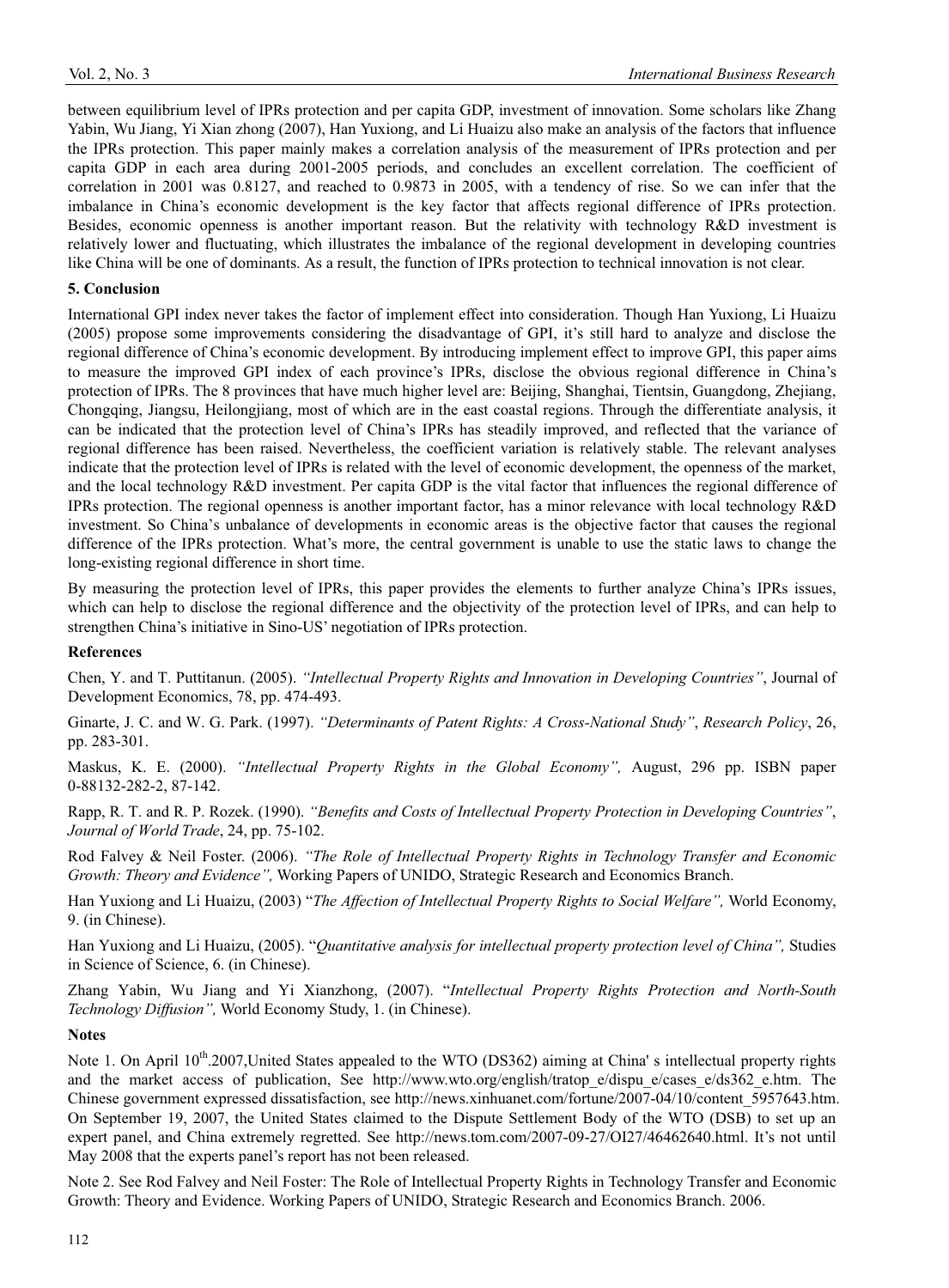Note 3. The specific method to improve GPI is the same as Han Yuxiong's (2005)

Note 4. There are three usual methods used to ascertain the reference standard: (1), taking the country with the highest level as the standard (define the American value as 1), other values are adjusted according to the relative comparison. (2) Taking the province with the highest level as the standard (such as defining the Beijing value as 1). (3) Taking the developed countries and regions as the standard. This paper adopts the third way, defining the proportion of lawyers exceeded than 5/10000 as 1. According to the relevant data in Statistics Yearbook of China, and the Intellectual property rights Yearbook of China in 2002-2006 periods, the proportion of lawyers in Beijing has reached to 1 while Shanghai was 1 in 2005.

Note 5.TRIPS paragraph 2 of Article 3.

Note 6. See the outline of the national intellectual property rights. (in Chinese).

http://www.sipo.gov.cn/sipo2008/yw/2008/200806/t20080610\_406106.html.

Note 7. See: http://www.czipo.gov.cn/ReadNews.asp?NewsID=664.

Note 8. For lack of space, the paper omits the specific datasheet of the GPI index, implement effect, and adjusted GPI index in China's protection of IPRs. If you need, please contact the author.

Note 9. The same to the note 1 see http://www.wto.org/english/tratop\_e/dispu\_e/cases\_e/ds362\_e.htm.

| Serial         |                                |      |      |      |      |      |      |
|----------------|--------------------------------|------|------|------|------|------|------|
| number         | Factor                         | 1984 | 1985 | 1992 | 1993 | 1999 | 2001 |
|                | the coverage of the protection | 0.43 | 0.43 | 0.86 | 0.86 | 0.86 | 0.86 |
| 2              | member of international treaty | 0    | 0.33 | 0.33 | 0.67 |      |      |
| 3              | protection of forfeited rights | 0    |      | 0.33 | 0.33 | 0.33 | 0.33 |
| $\overline{4}$ | enforcement                    | 0    |      | 0.33 | 0.33 | 0.33 |      |
| 5              | duration of protection         | 0.75 | 0.75 |      |      |      |      |
|                | <b>IPP Index(GPI)</b>          | 1.18 | 1.51 | 2.86 | 3.19 | 3.52 | 4.19 |

Table 1. China's Intellectual Property Protection Level based on G-P Index

Note: (1) For lack of space, the author omits all the second factors (sub index) and the years that have no change in table 1 on Han Yuxiong's paper (2005). (2) The specific scores are calculated from the relevant items on the IPRs Yearbook of Chinaduring 2000-2006 periods and the patent law that had been abolished (1984-1992 edition). Besides, December 31st will be the day of each index's marked standard day. (3) Based on the GPI method, we can get the IPP index by summing up the five items. So, the IPP index is equal to the GPI value.

Table 2. The Intellectual Property Protection Level (GPI) in some countries

|            | 1960 | 1965 | 1970 | 1975 | 1980 | 1985 | 1990 |
|------------|------|------|------|------|------|------|------|
| <b>USA</b> | 3.86 | 3.86 | 3.86 | 3.86 | 4.19 | 4.52 | 4.52 |
| Canada     | 2.76 | 2.76 | 2.76 | 2.76 | 2.76 | 2.76 | 2.76 |
| Germany    | 2.33 | 2.66 | 3.09 | 3.09 | 3.86 | 3.71 | 3.71 |
| France     | 2.76 | 3.1  | 3.24 | 3.24 | 3.9  | 3.9  | 3.9  |
| Italian    | 2.99 | 3.32 | 3.32 | 3.46 | 3.71 | 4.05 | 4.05 |
| Japan      | 2.85 | 3.18 | 3.32 | 3.61 | 3.94 | 3.94 | 3.94 |
| Korea      | 2.8  | 2.8  | 2.94 | 2.94 | 3.28 | 3.61 | 3.94 |
| Singapore  | 2.37 | 2.37 | 2.37 | 2.37 | 2.57 | 2.57 | 2.57 |
| India      | 1.85 | 1.85 | 1.42 | 1.62 | 1.62 | 1.62 | 1.48 |
| Malaysia   | 2.37 | 2.37 | 2.37 | 2.37 | 2.57 | 2.9  | 2.37 |

Data sources: Ginarte J C, Park W G, Determinants of Patent Rights: A Cross-national Study, Research Policy. 1997.26. 283-301